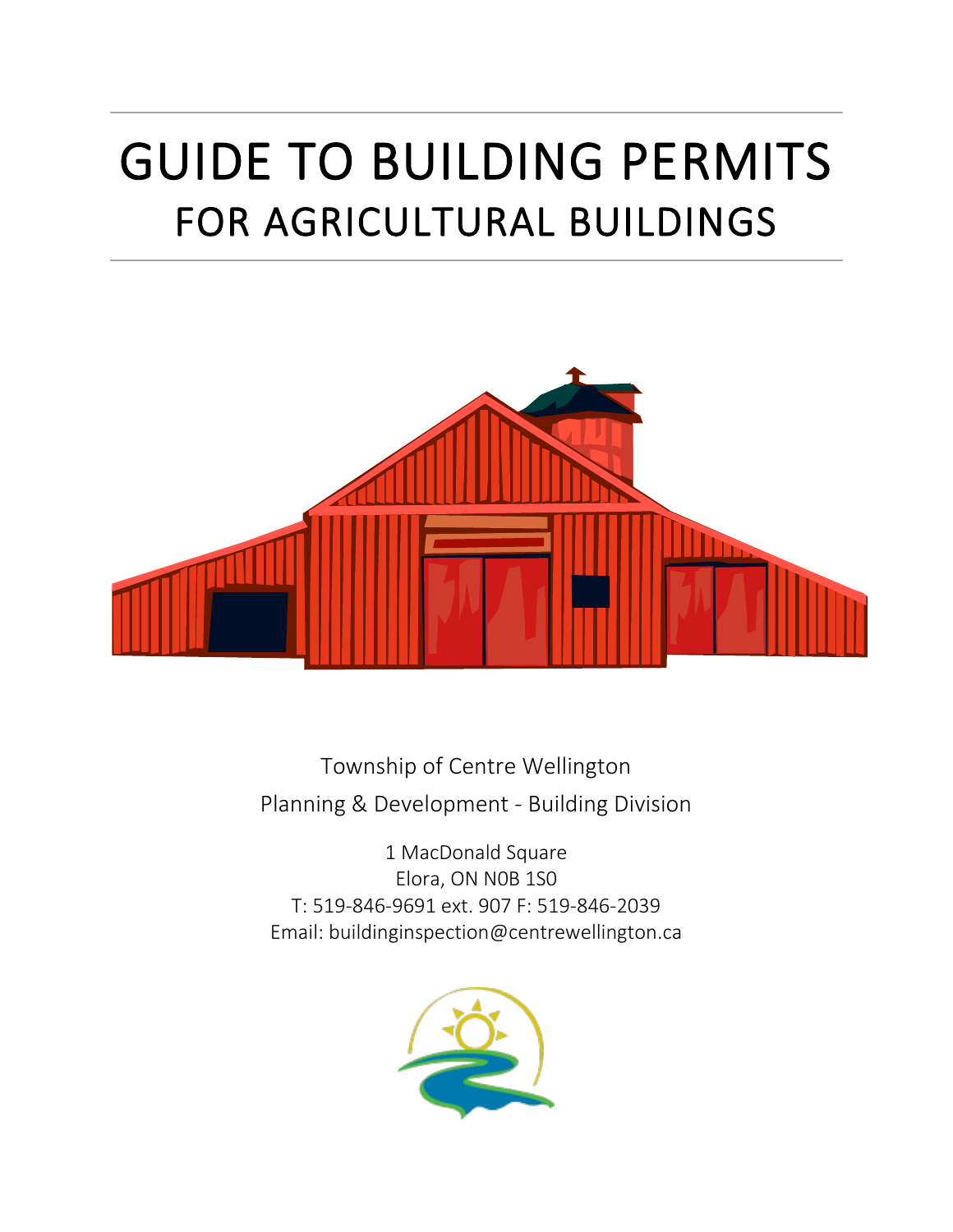

| Telephone:                                                                | 519-846-9691                           |
|---------------------------------------------------------------------------|----------------------------------------|
| Committee of Adjustment:                                                  | 519-846-9691                           |
| Zoning:                                                                   | 519-846-9691                           |
| Fax:                                                                      | 519-846-2039                           |
| Email:                                                                    | buildinginspection@centrewellington.ca |
| Internet:                                                                 | www.centrewellington.ca                |
| <b>Office Hours:</b>                                                      | Monday to Friday (except holidays)     |
|                                                                           | 8:30 a.m. to 4:30 p.m.                 |
| Planning & Development:                                                   | 519-846-9691                           |
| Infrastructure Department:                                                | 519-846-9691                           |
| <b>Corporate Services:</b>                                                | 519-846-9691                           |
| Finance<br>Taxation<br>$\blacksquare$<br>Clerks/Legislative Services<br>٠ |                                        |
| <b>Public Works:</b>                                                      | 519-846-9801                           |
| <b>Community Services:</b>                                                | 519-843-2800                           |
| Fire & Emergency Services:                                                | 519-843-1950                           |
| Call Before You Dig:                                                      | 1-800-400-2255 (Ontario One Call)      |
|                                                                           | 519-843-2900 (CW Hydro)                |
|                                                                           | 1-888-664-9376 (Hydro One)             |
| <b>Electrical Safety Authority:</b>                                       | 1-887-421-2228                         |
| <b>Grand River Conservation Authority:</b>                                | 519-621-2761                           |
|                                                                           | 1-866-900-4722                         |
| Ministry of Transportation:                                               | 519-873-4200                           |
| Ontario Building Code (to order a copy):                                  | 1-888-361-0003                         |
| <b>Ontario Property Assessment Corporation:</b>                           | 1-866-296-6722                         |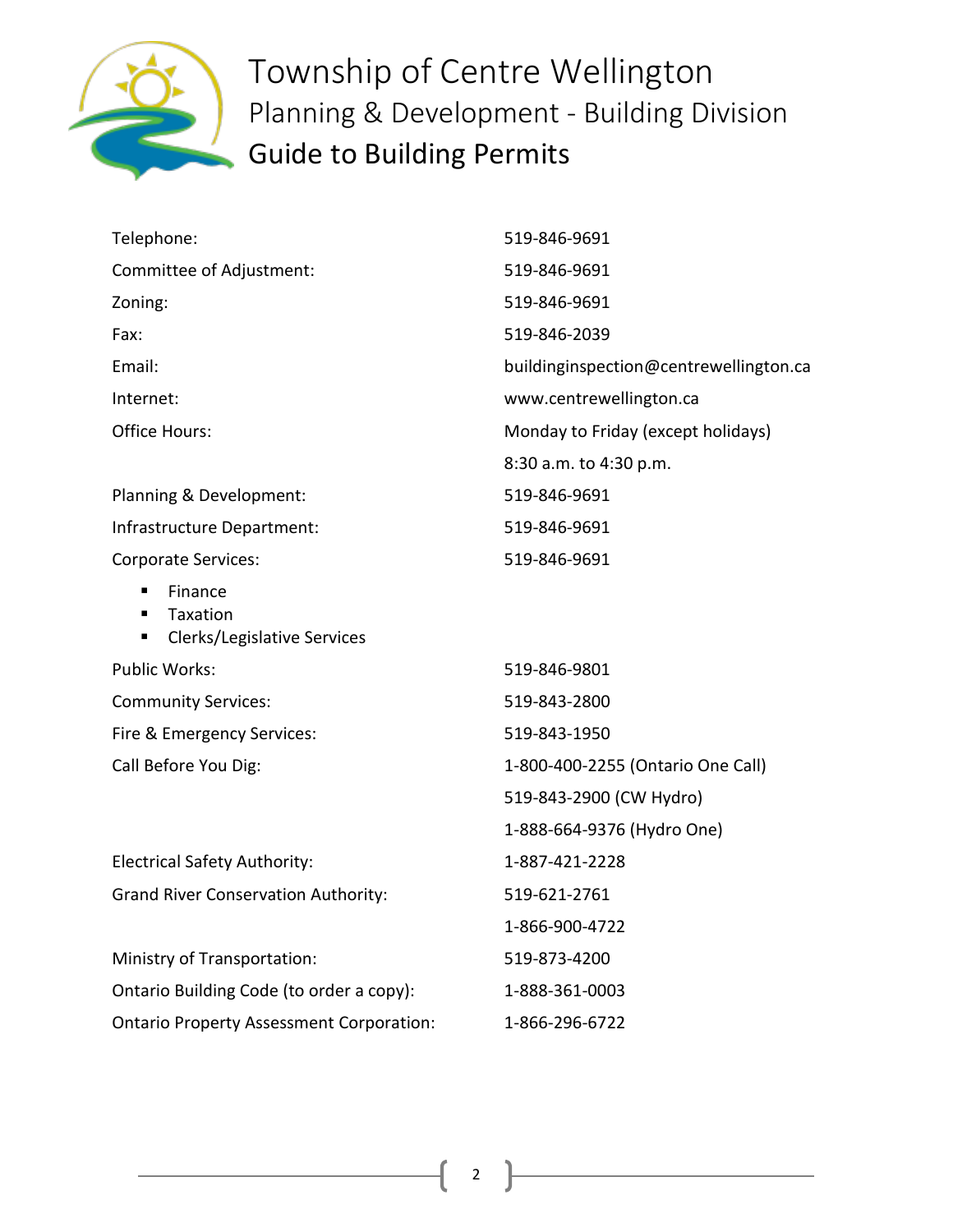

Whether you are planning on building a simple storage building or a large addition on your barn there is a lot of questions about Building Permits. If you are planning agricultural construction, this guide will provide you with the information required to apply for a building permit.

Building permits are necessary to ensure that zoning requirements, fire and structural safety standards and other building standards are met, primarily for safety reasons. Obtaining a permit is beneficial because you will receive assistance from Building Services staff as well as ensure that you or the person you have hired produces a product that meets the minimum standards as set out in the Ontario Building Code, National farm Building Code and other relevant Codes and By-laws.

Under the Building Code Act, a building permit is required for the construction, alteration or renovation of any structure over 10 m<sup>2</sup> (108 ft<sup>2</sup>) in area. Some typical projects that require a permit include; livestock buildings, produce buildings, equipment storage buildings, silos, manure storage tanks, riding arenas, coverall type structures, and any type of accessory structure that is greater than 10 m<sup>2</sup> (108 ft<sup>2</sup>) in area. The Building Department does not issue electrical permits or carry out electrical inspections. Please contact the Electrical Safety Authority for information at 1-877-372-7233.

### **Submit Your Application**

The following items are required in order to submit your proposal for review:

- A fully completed permit application form
- A survey or site plan drawn to a recognized scale of your property showing all existing structures and indicating the location of your proposed addition or building and the dimensions from property lines
- Building plans drawn to a recognized scale including floor plans, cross sections and elevations of every side
- A roof framing plan or truss layout (including truss drawings)
- Commitment to General review by Engineers (if building is greater than 600 m<sup>2</sup>)
- Nutrient Management Questionnaire/Nutrient Management Strategy
- Minimum Distance Separation (MDS II) Calculations, if required
- Septic system information
- If the property is under the jurisdiction of a Conservation Authority, then proof of approval from these authorities is required

### **\*\*\*INCOMPLETE OR INSUFFICIENT APPLICATIONS OR PLANS WILL NOT BE ACCEPTED\*\*\***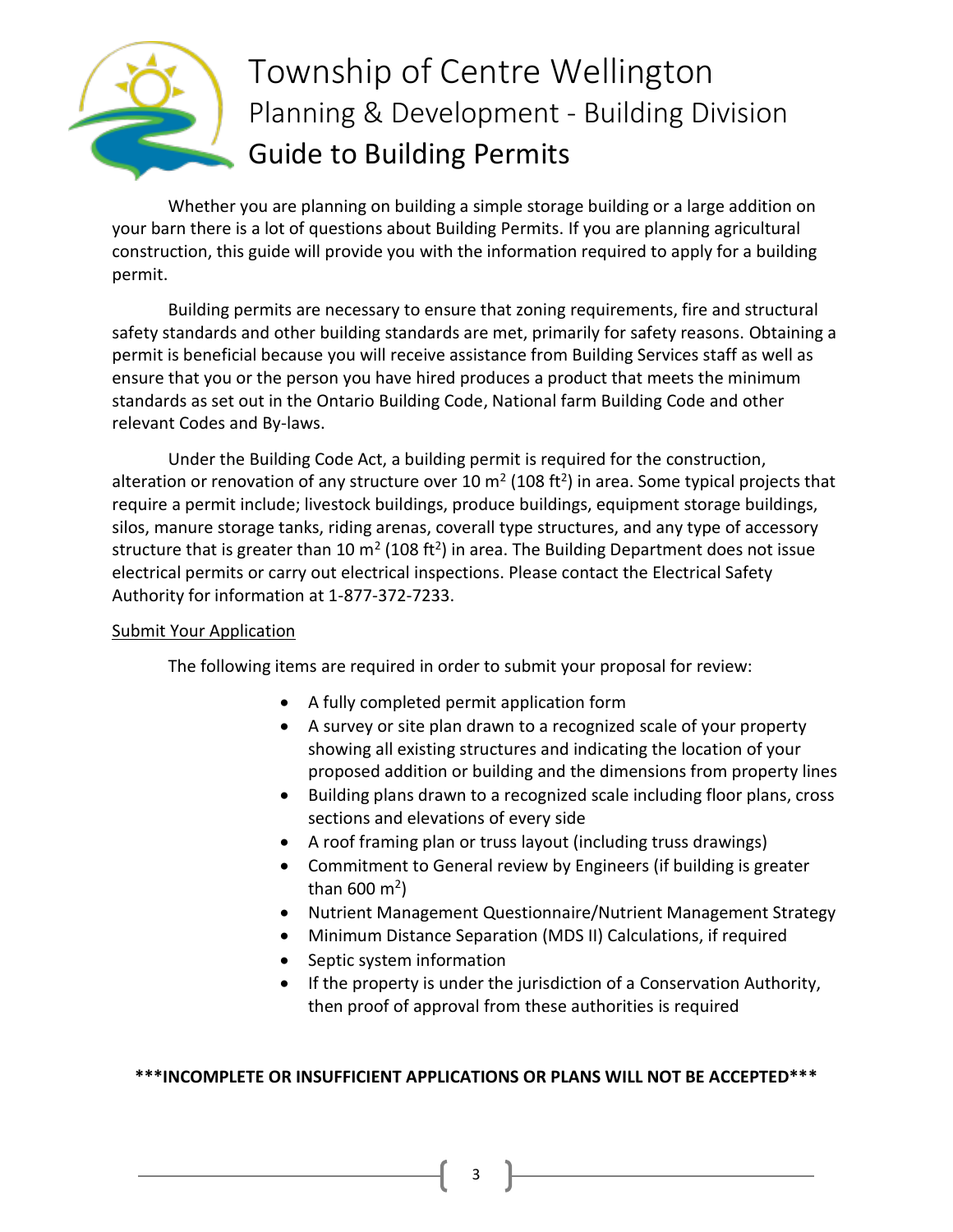

#### The Approval Process

Your application will be reviewed in order of submission. During the review process a Plans Examiner may identify deficiencies on the drawings or determine that additional information is required in which case the designer and/or applicant will be notified. Please ensure that this requested information is submitted promptly as no further processing will occur until the information is received. Any delays on your part will affect our permit processing time. When the review is complete the building permit will be issued and we will call to notify the applicant.

## **\*\*\*IN ORDER FOR US TO PROVIDE QUICKER PROCESSING OF PERMITS, WE ENCOURAGE YOU TO AVOID UNNECESSARY PHONE CALLS OR UNSCHEDULED MEETINGS\*\*\***

### Permit Issued

Construction may commence upon issuance of the building permit. Please review the conditions which have been noted on your permit and drawings. The permit and attachments must be available on site and the permit card must be posted and visible. Construction must be in compliance with the approved plans and documents issued with your permit. Any deviation from the approved drawings must be reported to the Building Division and revised drawings may be required. Several mandatory inspections are required to ensure that all the work is completed according to the approved plans, including changes noted by the Plans Examiner. Your permit will include a list of mandatory inspections specific to your project.

### Inspections

Inspections do not happen automatically. It is the owner's responsibility to ensure that you or your contractor contacts the Building Department to book and inspection. Failure to have inspections performed may result in having to uncover and expose work for inspection.

To book your inspection, please call 519-846-9691 ext. 907. A 24 hour notice is required. An inspector will perform an inspection and a field report will be filled out. If infractions are noted, these items must be corrected and a re-inspection must be booked to ensure that the infractions have been remedied. Once all mandatory inspections have been passed, the permit will be considered complete.